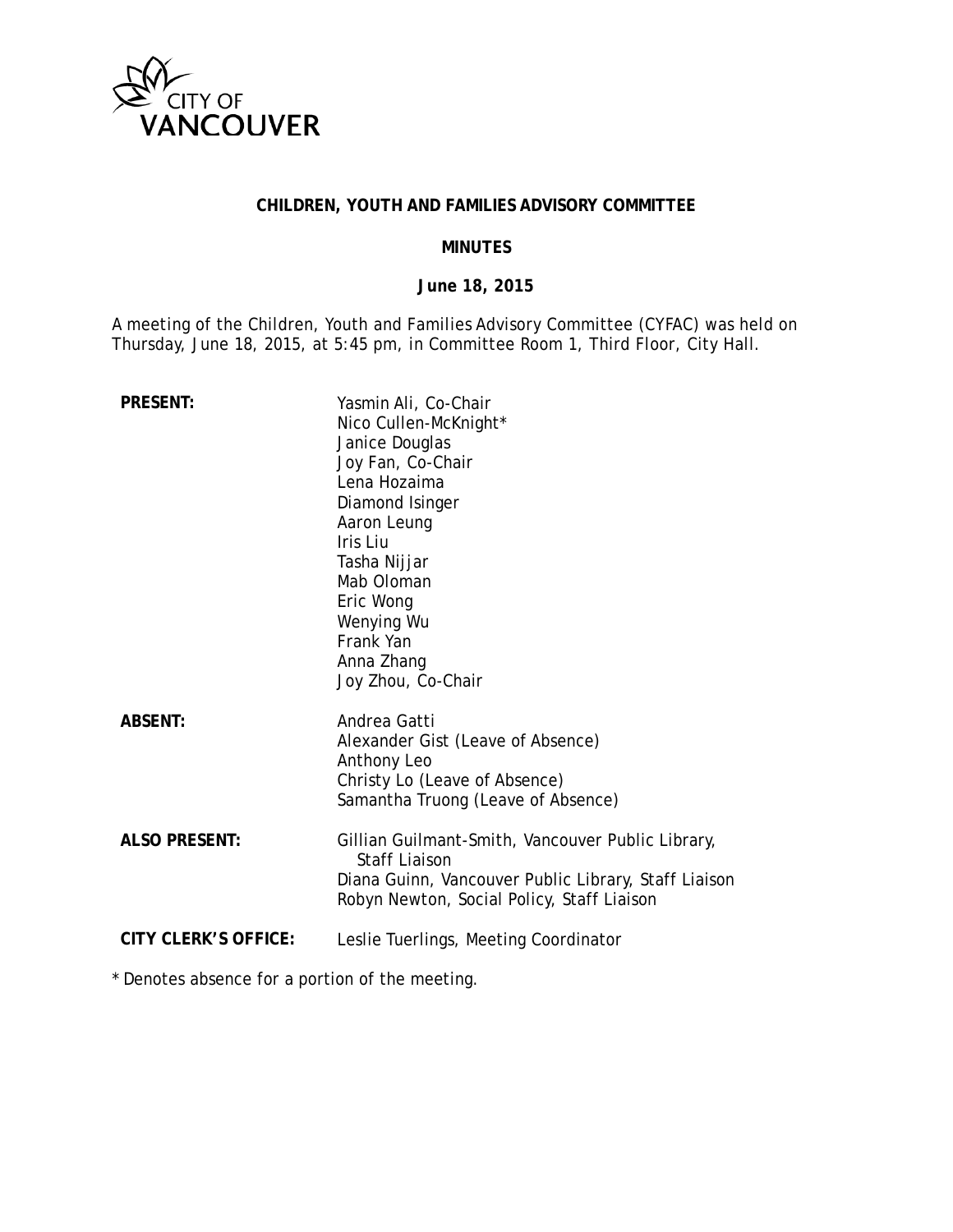### **1. ADMINISTRATION**

### **a) Attendance**

The Meeting Coordinator took attendance.

### **b) Leave of Absence Requests**

MOVED by Diamond Isinger SECONDED by Frank Yan

> THAT the Children, Youth and Families Advisory Committee approve leaves of absence for Alexander Gist, Christy Lo and Samantha Truong for this meeting.

CARRIED UNANIMOUSLY. (Nico Cullen-McKnight absent for the vote)

#### **c) Minutes of April 23, 2015, for Approval**

MOVED by Anna Zhang SECONDED by Aaron Leung

> THAT the Minutes of the Children, Youth and Families Advisory Committee meeting held April 23, 2015, be approved.

CARRIED UNANIMOUSLY (Nico Cullen-McKnight absent for the vote)

## **2. Election of Chair and Vice-Chair**

After following due process, the Committee appointed Yasmin Ali, Joy Fan and Joy Zhou to serve as Co-Chairs for the duration of the term.

## **3. Summer of Learning**

Ms. Guinn introduced the Summer of Learning; a collaborative project developed by the Learning City and the Vancouver Public Library. Further information on this program can be found at VancouverLearningCity.ca.

## **4. Vancouver Public Library Updates**

Ms. Guinn introduced Gillian Guilmant-Smith, Head, Children's Library.

#### **a) Summer Reading Club**

Ms. Guilmant-Smith provided an overview of the Summer Reading Club and announced that this year's theme is "Build It". Further information on this free program is available online at vpl.ca under the Events Calendar.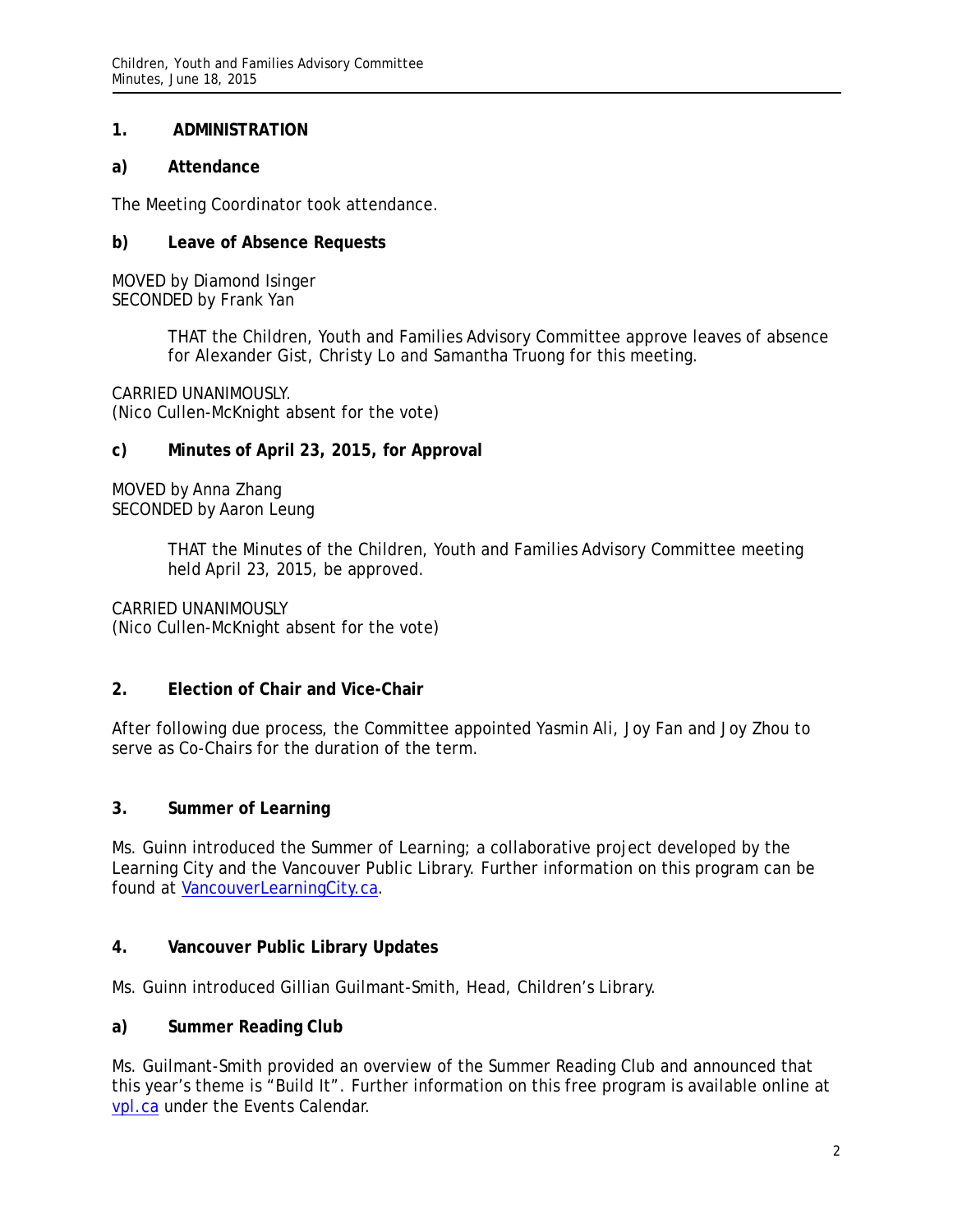## **b) Inspiration Lab**

Ms. Guilmant-Smith provided and overview of the Vancouver Public Library's Inspiration Lab. Further information on this free program can be found at the following link: [http://www.vpl.ca/programs/cat/C1051.](http://www.vpl.ca/programs/cat/C1051)

## **5. South False Creek Transportation Committee**

Ms. Ali reported on the June 4, 2015 committee meeting and walking tour. It was also noted that she will circulate the minutes from the upcoming working session to the Committee. She requested any inquiries or concerns regarding South False Creek to be sent to Ms. Ali or Ms. Zhang, who will both be representing the CYFAC on the South False Creek Transportation Committee.

## **6. Living Wage**

MOVED by Mab Oloman SECONDED by Wenying Wu

> THAT the Children, Youth and Families Advisory Committee support the concept of a living wage and send a letter encouraging Council to pursue it.

### CARRIED UNANIMOUSLY

The Committee will look into having a presentation on this topic at their next working session.

## **7. Youth Engagement with Civic Affairs**

Mr. Wong encouraged the younger committee members to bring forward ideas on how to engage their peers in civic issues and programs. It was also noted that he would like to see this topic as a standing item on the CYFAC agendas.

#### **8. Vancouver School Board Audit Results**

Mr. Leung noted that in the recent Vancouver School Board Audit it was suggested to close 19 schools in the district.

The Committee will look to have a representative from the Vancouver School Board present on this topic at their next working session.

## **9. New Business**

The Committee discussed the option of creating subcommittees. It was decided to postpone the conversation until the next working session.